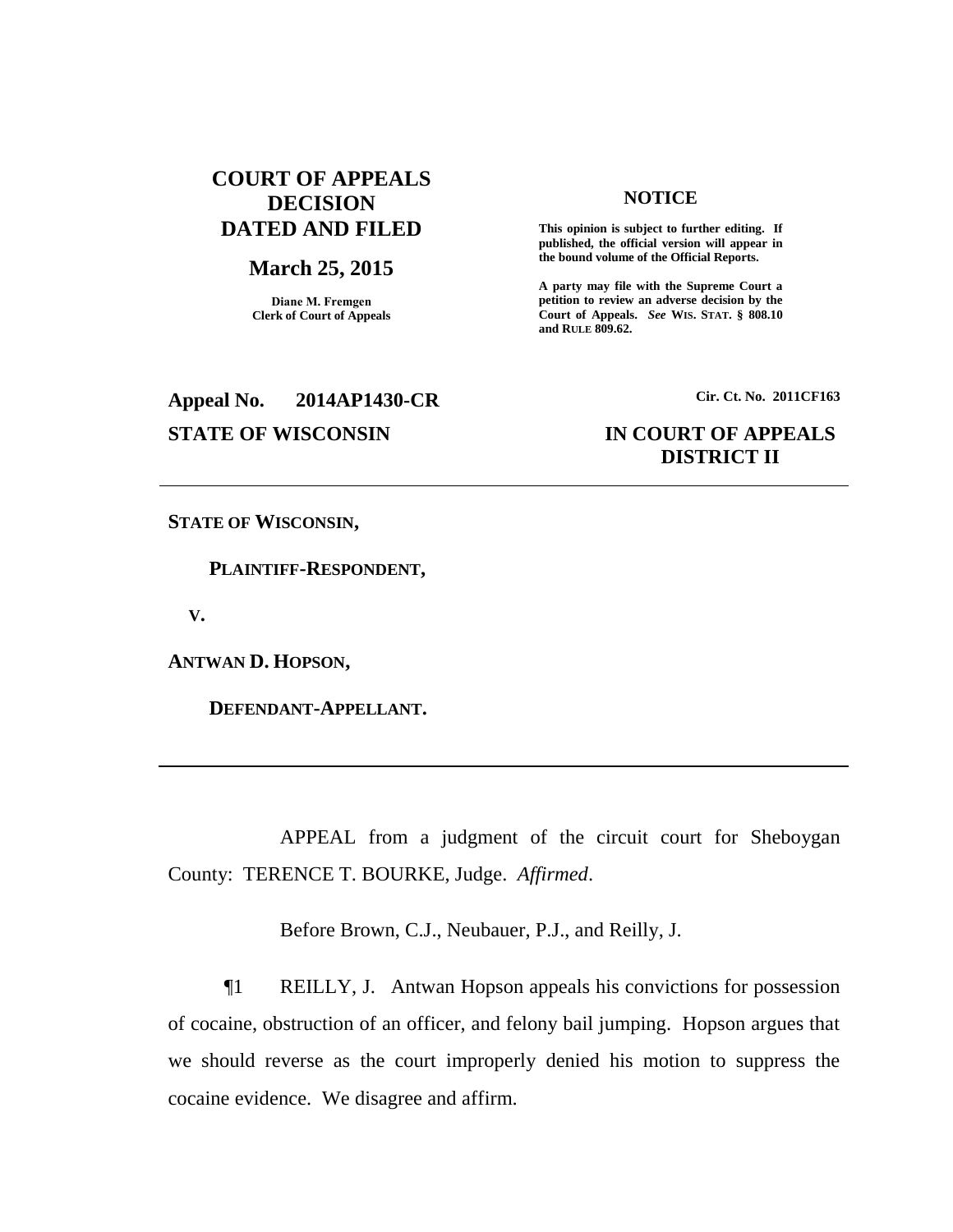No. 2014AP1430-CR

¶2 Hopson was a passenger in a vehicle stopped by city of Sheboygan police officer Stephen Schnabel for suspended license plates. While checking on the driver's license, which turned out to be suspended, Schnabel also ran a check on Hopson and learned that there was a nonextraditable probation warrant from another state for possession with intent to deliver marijuana. Schnabel requested assistance from a K-9 unit and another officer.

¶3 After backup arrived, the driver and Hopson were asked to exit the vehicle. Officer Trisha Saeger led her trained K-9 partner, Bud, around the exterior of the vehicle to sniff for drugs. Bud "indicate[d]" that there was an odor of drugs coming from the vehicle. Saeger led Bud inside the vehicle, where Bud indicated an odor coming from the console area between the two front seats of the vehicle. Schnabel and Saeger subsequently searched the vehicle, where they found what they identified as "marijuana shake" in the "ashtray area, the front passenger floor area, and in the pocket behind the front passenger seat." Saeger then searched Hopson's "pockets, et cetera, and the lower legs and area and top of [Hopson's] shoes." Before Saeger finished her search, Hopson "took off" running. After Hopson was caught, Saeger found a baggie filled with cocaine along the path that Hopson had traveled.

¶4 Hopson moved for an order excluding evidence of the cocaine, arguing that it was obtained as the result of an illegal search. The circuit court denied the motion. Hopson was subsequently convicted by a jury of possession of cocaine and obstructing an officer. Hopson then pled no contest to a felony bail jumping charge; misdemeanor bail jumping charges were dismissed and read in at sentencing.

2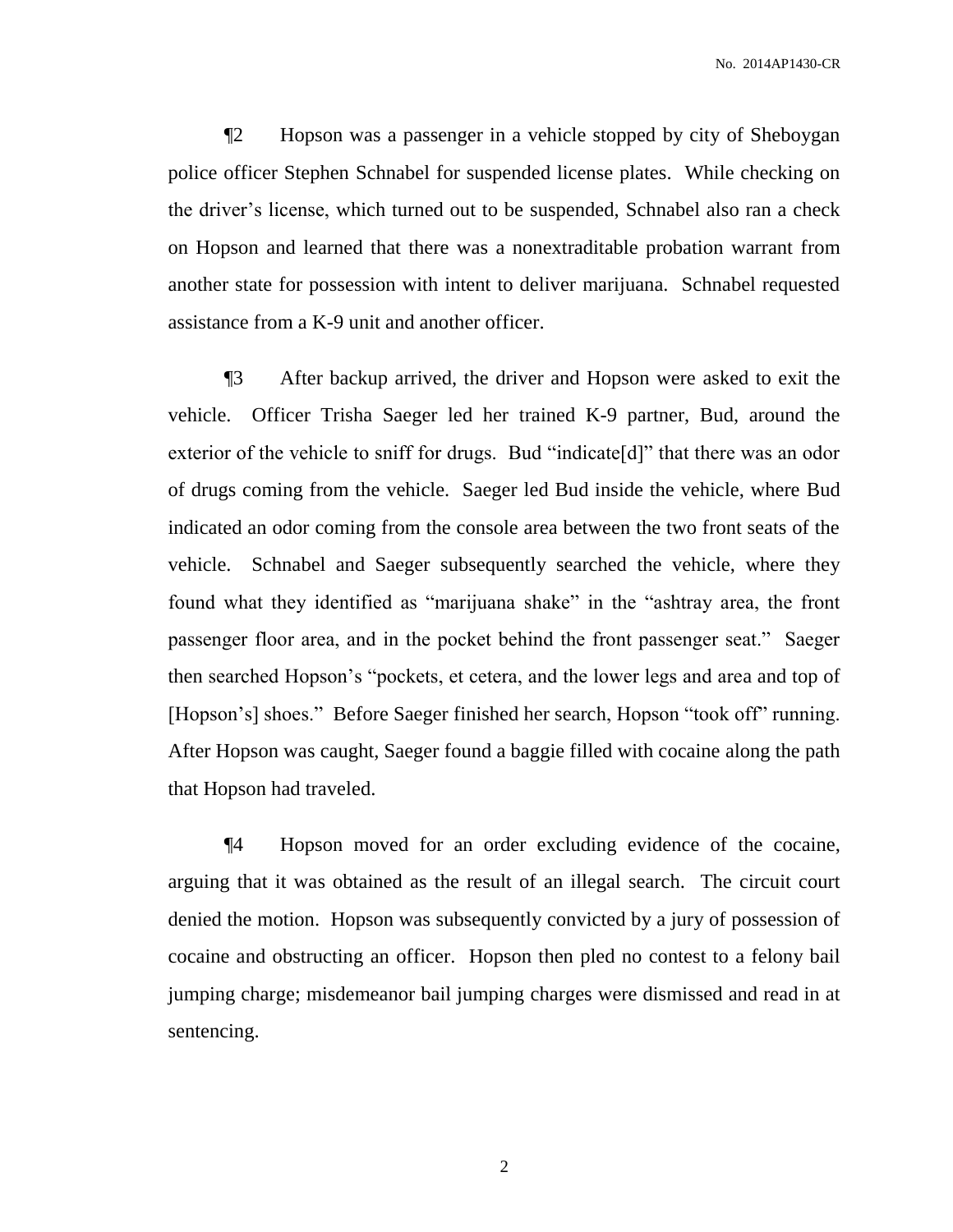No. 2014AP1430-CR

¶5 Hopson appeals, arguing that the cocaine evidence should have been suppressed as he was not under arrest at the time of the search and Saeger's search of his pants pockets and shoe area exceeded the scope of an allowable stop-andfrisk. We will uphold the circuit court's findings of fact unless clearly erroneous, but independently review whether those facts meet our constitutional requirements. *State v. Tullberg*, 2014 WI 134, ¶27, 359 Wis. 2d 421, 857 N.W.2d 120. We reject Hopson's argument as there was probable cause at the time of the search to believe that Hopson possessed marijuana.

¶6 The Fourth Amendment to the United States Constitution and article I, section 11 of the Wisconsin Constitution protect citizens from unreasonable searches. *State v. Sykes*, 2005 WI 48, ¶13, 279 Wis. 2d 742, 695 N.W.2d 277. A warrantless search is per se unreasonable unless it falls within a recognized exception to the warrant requirement. *State v. Lefler*, 2013 WI App 22, ¶7, 346 Wis. 2d 220, 827 N.W.2d 650. One exception recognized by our supreme court is a search of a suspect whom law enforcement officers have probable cause to arrest. *Sykes*, 279 Wis. 2d 742, ¶16. Probable cause in such a case requires that under the totality of the circumstances a law enforcement officer has a reasonable belief that the suspect's "guilt of a crime is more than a possibility." *Tullberg*, 359 Wis. 2d 421, ¶33. A formal arrest need not precede such a search. *See id.*, ¶55.

¶7 For example, in *State v. Mata*, 230 Wis. 2d 567, 568, 602 N.W.2d 158 (Ct. App. 1999), we found that there was probable cause to search a passenger in a motor vehicle based solely on the odor of marijuana. Mata was a passenger in a vehicle that was stopped due to the absence of a front license plate. *Id.* at 568- 69. The officer who stopped the vehicle "detected a strong odor of raw marijuana" in the vehicle and searched all three vehicle occupants. *Id.* at 569.

3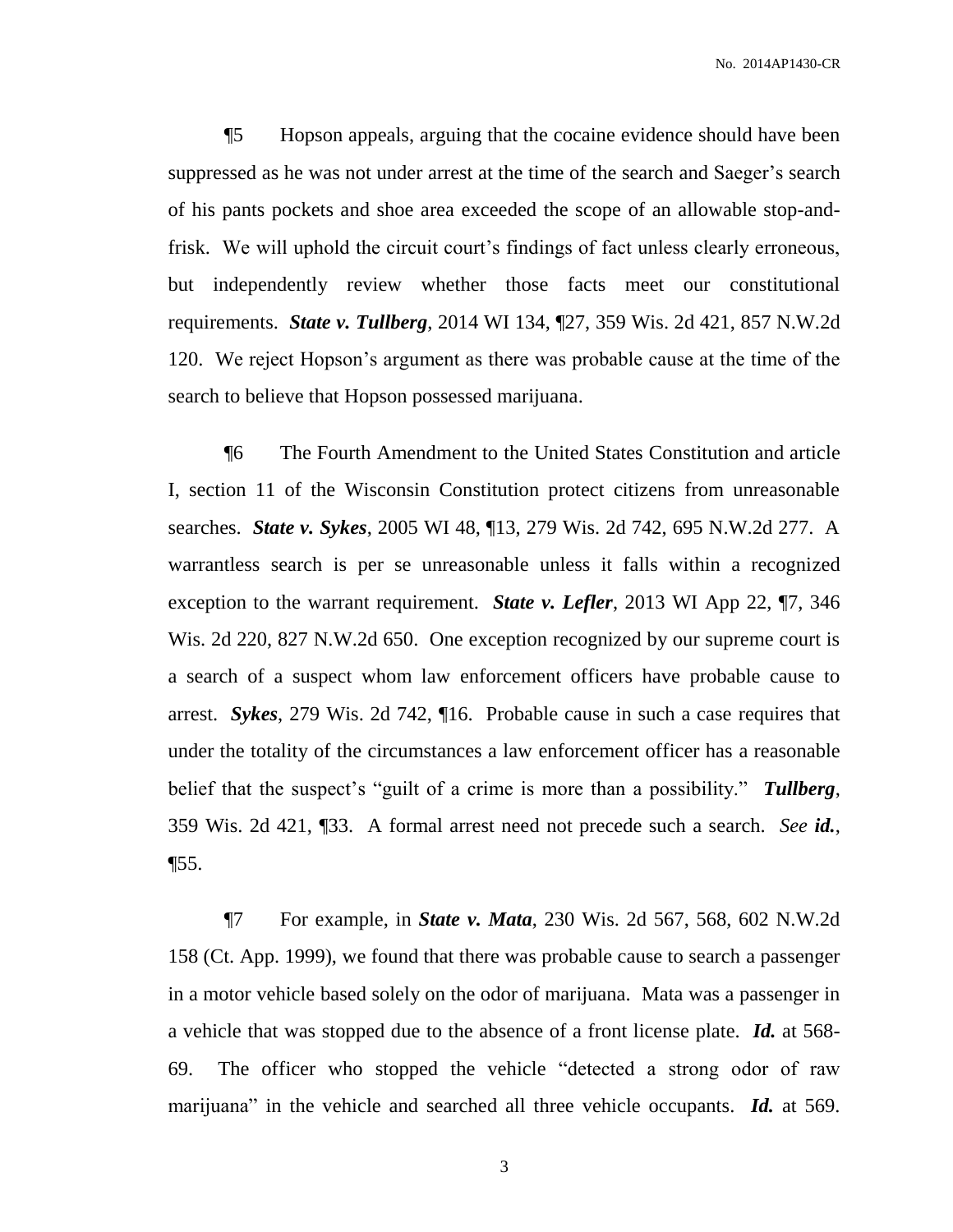No. 2014AP1430-CR

This court found that "while the initial stop of the vehicle was premised on a possible traffic violation, the ensuing observations made by [law enforcement] established probable cause to believe that marijuana was in the vehicle or on the persons of the occupants." *Id.* at 573. Even though the search may have exceeded what was allowable by *Terry v. Ohio*, 392 U.S. 1 (1968), we found the search justified by probable cause. *Mata*, 230 Wis. 2d at 573-74.

¶8 Relying solely on *State v. Marten-Hoye*, 2008 WI App 19, 307 Wis. 2d 671, 746 N.W.2d 498, Hopson argues that Saeger's search was unconstitutional as "the totality of the circumstances would … not lead a reasonable person to believe that [he or she] was under arrest." Hopson's reliance on *Marten-Hoye* is misplaced as *Marten-Hoye* involved a search incident to the issuance of a citation rather than one based on probable cause for arrest for a crime. *See id.*, ¶7. *Marten-Hoye* might be helpful if the search of Hopson was premised on a possible traffic violation. *See Mata*, 230 Wis. 2d at 573. But here, the additional observations made by the K-9 unit established probable cause to believe that marijuana was in the vehicle or on one of the occupants, which is a crime in Wisconsin. *See* WIS. STAT. § 961.41(3g)(e); *Mata*, 230 Wis. 2d at 573.

¶9 We find *Mata* to be on point as Saeger had probable cause to search Hopson based on a reasonable belief under the totality of the circumstances that it was more than a possibility that Hopson possessed marijuana. Hopson had a criminal history that included marijuana charges. A K-9 officer trained in the detection of drug odors had detected drugs inside a vehicle where Hopson was a passenger. Hopson had recently been sitting in an area surrounded by what officers recognized as "marijuana shake." Based on these circumstances, there was a reasonable belief that Hopson possessed marijuana, which would make him guilty of a crime, and Saeger had probable cause to arrest Hopson at the time of

4